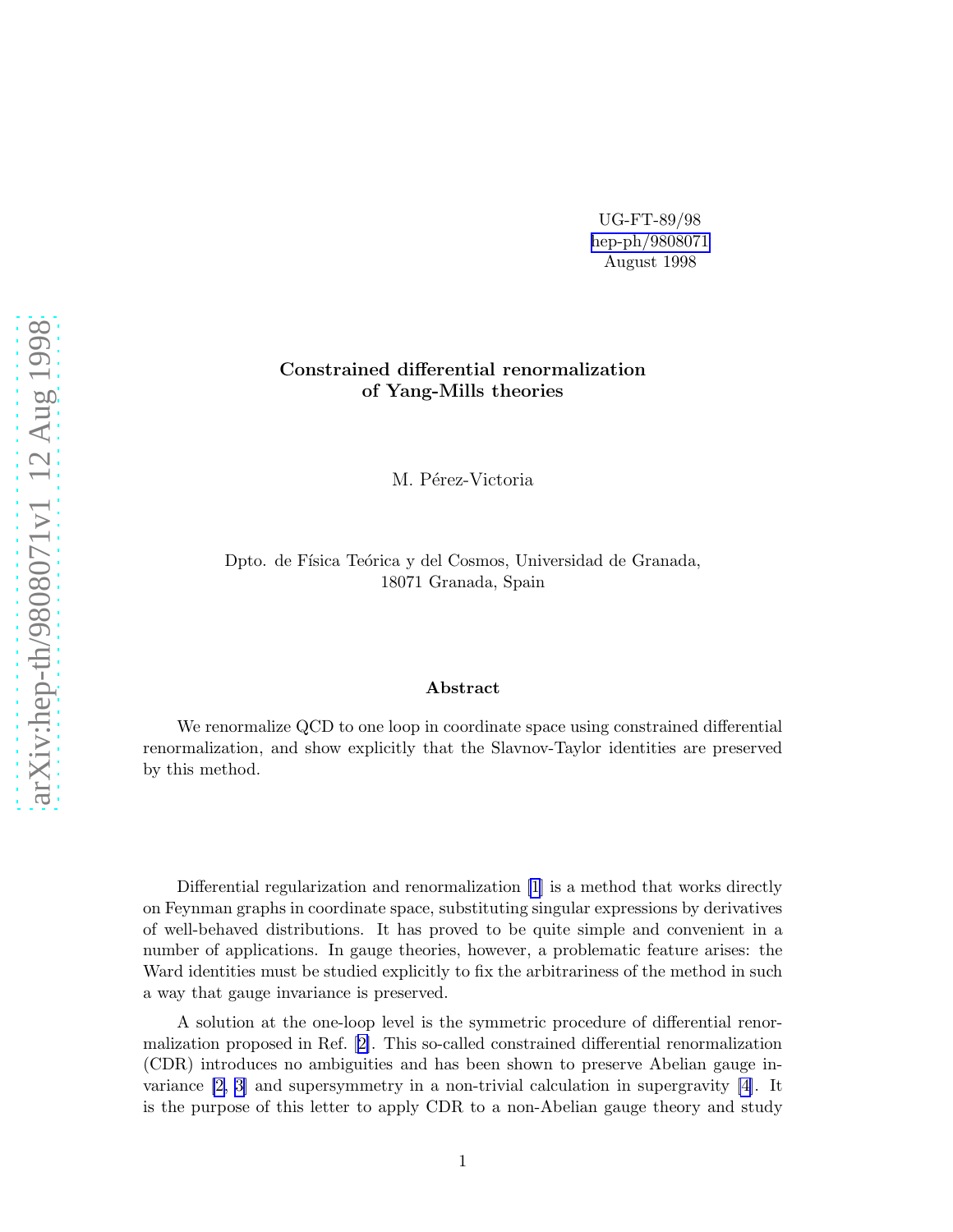the corresponding Slavnov-Taylor identities[[5\]](#page-10-0). We shall consider a Yang-Mills theory with gauge group  $SU(N_c)$  coupled to  $N_f$  Dirac fermions in the fundamental representation, *i.e.*, QCD with  $N_c$  colours and  $N_f$  quark flavours. The calculation of the gluon selfenergy and the triple gluon vertex, using conventional differential renormalization, was carried out in Refs.[[1](#page-9-0)] and [\[6](#page-10-0)], respectively. The background field method [[7](#page-10-0)] was employed there because it allows a much more direct determination of the  $\beta$ function and leads to simpler Ward identities. We use the conventional formalism instead, precisely for the last reason: we want to test CDR in the most complex case, and show that it preserves the (more involved) Slavnov-Taylor identities rather than the Ward-Takahashi like identities of the background field formalism. Nevertheless, for comparison with Refs.  $[1, 6]$  $[1, 6]$ , we have also applied CDR to the background field calculations mentioned above.

In Ref.[[3](#page-10-0)] it was argued that CDR preserves the Ward identities of Abelian gauge invariance because it maintains the properties that are required for their derivation, like the fulfilment of equations of motion for renormalized expressions or the commutativity of differentiation with renormalization. Actually, this argument applies equally well to the case of non-Abelian gauge invariance, since the structure of the interaction Lagrangian is never used. Of course, the symmetry of the Lagrangian is essential for the fulfilment of the corresponding Ward identities, but this is a matter of *combinatorics* [[8](#page-10-0)] and CDR does not interfere with it (essentially, CDR ensures that the building blocks of such combinatorics behave correctly). A new feature of the non-Abelian case is the appearance of composite operators in the Slavnov-Taylor identities (in the Zinn-Justin form[[9](#page-10-0)], which we shall use here). In Ref. [\[1](#page-9-0)] it was shown that differential renormalization can be directly applied to diagrams with operator insertions. The same holds for the constrained procedure.

In the following, after writing the Lagrangian, we give the renormalized expressions in coordinate space of all the singular one-loop 1PI Green functions of elementary fields. The diagrams with operator insertions that contribute to the Slavnov-Taylor identities have also been calculated, but the explicit results are not given here. Then, we write all the Slavnov-Taylor identities involving these renormalized Green functions. We have used a symbolic computer program to verify that they are indeed fulfilled. The QCD Lagrangian in the Feynman gauge, written in Euclidean space and including ghost terms, reads

$$
\mathcal{L} = \frac{1}{4} F_{\mu\nu}^a F_{\mu\nu}^a + \frac{1}{2} (\partial_\mu A_\mu^a)(\partial_\nu A_\nu^a) + \partial_\mu \bar{\eta}^a (D_\mu \eta)^a + \sum_{i=1}^{N_f} \bar{\Psi}_i (D + m_i) \Psi_i ,\qquad (1)
$$

with

$$
F_{\mu\nu}^a = \partial_\mu A_\nu^a - \partial_\nu A_\mu^a + gf^{abc} A_\mu^b A_\nu^c \,, \tag{2}
$$

$$
(D_{\mu}\eta)^{a} = \partial_{\mu}\eta^{a} + gf^{abc}A_{\mu}^{b}\eta^{c}, \qquad (3)
$$

$$
D_{\mu}\Psi_i = \partial_{\mu}\Psi_i - igA_{\mu}^a T^a \Psi_i.
$$
\n<sup>(4)</sup>

 $T^a$  are the  $SU(N_c)$  generators in the fundamental representation, and  $f^{abc}$  the structure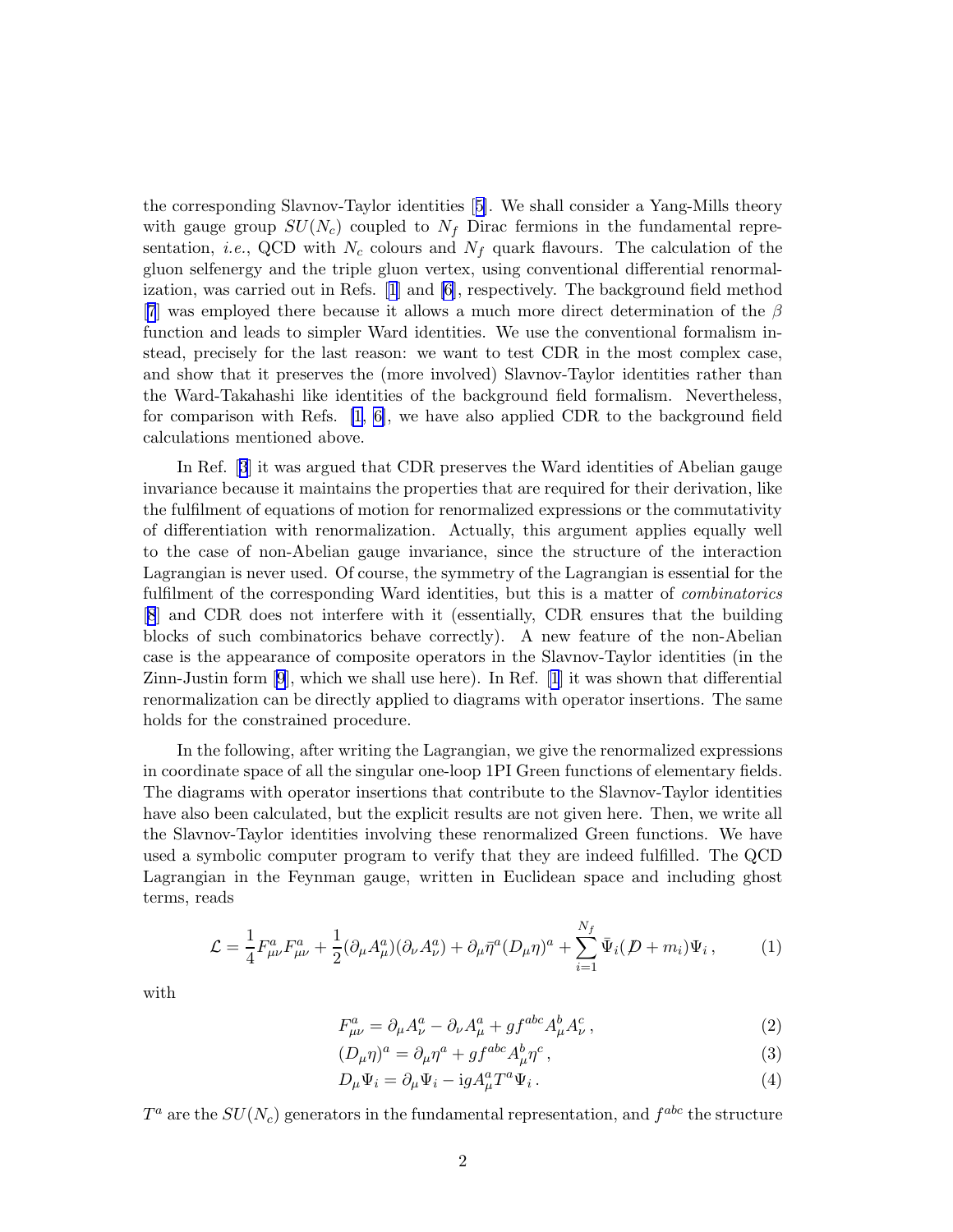<span id="page-2-0"></span>constants. This Lagrangian is invariant under the BRST transformation[[10\]](#page-10-0)

$$
\delta A^a_\mu = - (D_\mu \eta)^a \delta \lambda \equiv s A^a_\mu \delta \lambda \,, \tag{5}
$$

$$
\delta \bar{\eta}^a = -\partial_\mu A^a_\mu \delta \lambda \equiv s \bar{\eta}^a \delta \lambda \,, \tag{6}
$$

$$
\delta \eta^a = -\frac{g}{2} f^{abc} \eta^b \eta^c \delta \lambda \equiv s \eta^a \delta \lambda \,, \tag{7}
$$

$$
\delta\Psi_i = -gT^a\eta^a\Psi_i\delta\lambda \equiv s\Psi_i\delta\lambda\,,\tag{8}
$$

$$
\delta \bar{\Psi}_i = -g \bar{\Psi}_i T^a \eta^a \delta \lambda \equiv s \bar{\Psi}_i \delta \lambda \,, \tag{9}
$$

where  $\delta \lambda$  is a constant Grassman parameter. In order to obtain simple Slavnov-Taylor identities for the 1PI Green functions, it is convenient to add to the Lagrangian source terms not only for elementary fields but also for their BRST variations [\[9\]](#page-10-0):

$$
\mathcal{L}_{\text{sources}} = -\left( J_{\mu}^{a} A_{\mu}^{a} + \bar{\eta}^{a} \xi^{a} + \bar{\xi}^{a} \eta^{a} + \sum_{i=1}^{N_{f}} (\bar{\Psi}_{i} \chi_{i} + \bar{\chi}_{i} \Psi_{i}) + K_{\mu}^{a} (s A_{\mu}^{a}) + L^{a} (s \eta^{a}) + \sum_{i=1}^{N_{f}} (\bar{N}_{i} (s \Psi_{i}) + (s \bar{\Psi}_{i}) N_{i}) \right). \tag{10}
$$

The sources of BRST variations are mere spectators in the Legendre transform defining the generator functional of 1PI Green functions. The coordinate space Feynman rules, including those for insertions of BRST variations, are displayed in Fig. [1](#page-11-0).

The singular 1PI Green functions of QCD at one loop are the gluon, quark and ghost selfenergies, and the quark, ghost, triple gluon and quartic gluon vertices. The procedure to calculate them with CDR is simple [\[2](#page-9-0), [3](#page-10-0)]. First, one expresses each contributing diagram in terms of the *basic functions* defined in Ref.[[3](#page-10-0)]:

$$
A_m \equiv \Delta_m(x)\delta(x)\,,\tag{11}
$$

$$
B_{m_1m_2}[\mathcal{O}](x) \equiv \Delta_{m_1}(x)\mathcal{O}^x\Delta_{m_2}(x) , \qquad (12)
$$

$$
T_{m_1m_2m_3}[\mathcal{O}](x,y) \equiv \Delta_{m_1}(x)\Delta_{m_2}(y)\mathcal{O}^x\Delta_{m_3}(x+y), \qquad (13)
$$

$$
Q_{m_1m_2m_3m_4}[\mathcal{O}](x,y,z) \equiv \Delta_{m_1}(x)\Delta_{m_2}(y)\Delta_{m_3}(z)\mathcal{O}^x\Delta_{m_4}(x+y+z),\tag{14}
$$

where  $\Delta_m(x) = \frac{1}{4\pi^2} \frac{mK_1(mx)}{x}$  $\frac{1}{x}$  is the Feynman propagator in (Euclidean) coordinate space, with  $K_1$  a modified Bessel function, and  $\mathcal O$  is a differential operator. We shall suppress mass subindices when all of them are zero. Then, the singular basic functions are replaced by their renormalized expressions, which can be found in Tables 2, 3 and 4 of Ref. [\[3](#page-10-0)]. For brevity, we refer to those tables and do not reproduce here the renormalized basic functions that appear in our calculations. Also, since the procedure of CDR has been explained in detail in Refs.[[2](#page-9-0), [3\]](#page-10-0), we shall directly give the final result for each Green function. The Feynman diagrams contributing to 1PI Green functions of elementary fields can be found, e.g., in Ref. [\[11](#page-10-0)].

The renormalized gluon selfenergy in terms of renormalized basic functions reads

$$
\langle A_{\mu}^{a}(x_{1})A_{\nu}^{b}(x_{2}) \rangle = g^{2} \delta^{ab} \left\{ N_{c} \left[ (3\partial_{\mu}\partial_{\nu} - 2\delta_{\mu\nu} \Box) \mathbf{B}^{R}[\mathbf{1}] - 4 \mathbf{B}^{R}[\partial_{\mu}\partial_{\nu}] \right] \right\}
$$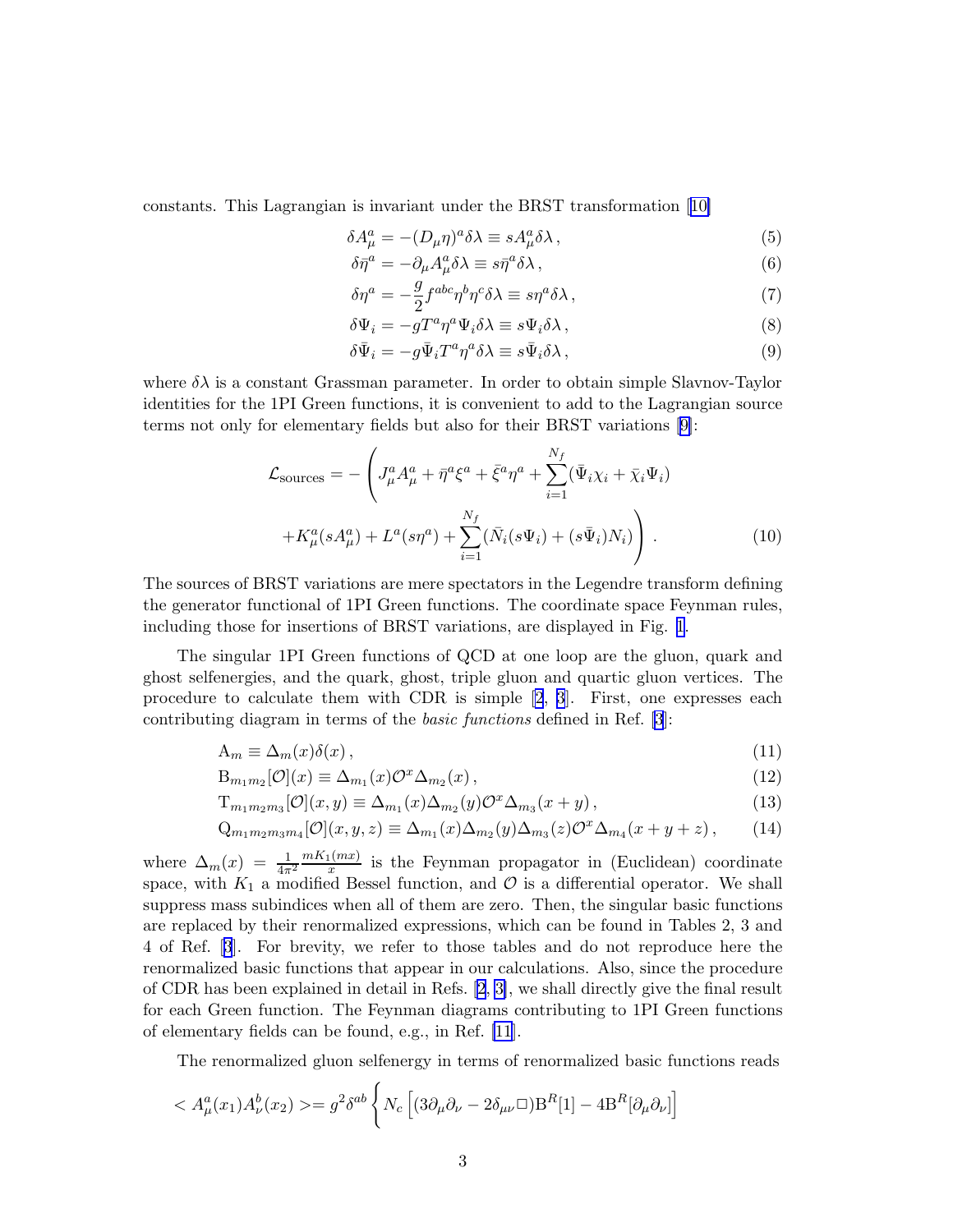$$
+\sum_{i=1}^{N_f} \left[ \left( -2\partial_{\mu}\partial_{\nu} + \delta_{\mu\nu} (\Box + 2m_i^2) \right) B_{m_i m_i}^R [1] - 2B_{m_i m_i}^R [\Box] + 4B_{m_i m_i}^R [\partial_{\mu}\partial_{\nu}] \right] \right\} , (15)
$$

where all functions, here and in the rest of two-point functions, depend on the coordinate difference  $x = x_1 - x_2$  and, as prescribed by differential renormalization, total derivatives are supposed to act formally by parts on test functions [\[1](#page-9-0)]. Throughout this paper,  $\langle \phi_1 \dots \phi_n \rangle$  represents the one-loop correction to the 1PI Green function of thefields  $\phi_1 \dots \phi_n$ . That the expression in Eq. ([15](#page-2-0)) is transverse, as required by gauge invariance, is only apparent when the renormalized basic functions are substituted by their explicit expressions in the mentioned tables. In the case of massless quarks the result is quite compact:

$$
\langle A_{\mu}^{a}(x_{1})A_{\nu}^{b}(x_{2}) \rangle = -\frac{1}{144\pi^{2}}g^{2}\delta^{ab}(\partial_{\mu}\partial_{\nu} - \delta_{\mu\nu}\Box)
$$

$$
\left[ (15N_{c} - 6N_{f})\frac{1}{4\pi^{2}}\Box\frac{\log x^{2}M^{2}}{x^{2}} + (2N_{c} - 2N_{f})\delta(x) \right].
$$
 (16)

 $M$ is the renormalization scale. The dependence on the renormalization scale of Eq. ([15\)](#page-2-0) is

$$
M\frac{\partial}{\partial M} < A^a_\mu(x_1)A^b_\nu(x_2) > = \frac{1}{24\pi^2}g^2\delta^{ab}(5N_c - 2N_f)(\partial_\mu\partial_\nu - \delta_{\mu\nu}\Box)\delta(x) \,. \tag{17}
$$

In the background field method, the background gluon selfenergy renormalized with CDR reads (for massless quarks)

$$
\langle B_{\mu}^{a}(x_{1})B_{\nu}^{b}(x_{2}) \rangle = -\frac{1}{144\pi^{2}}g^{2}\delta^{ab} \left(\partial_{\mu}\partial_{\nu} - \delta_{\mu\nu}\Box\right)
$$

$$
\left[ (33N_{c} - 6N_{f})\frac{1}{4\pi^{2}}\Box\frac{\log x^{2}M^{2}}{x^{2}} + (2N_{c} - 2N_{f})\delta(x) \right],
$$
(18)

and differs from the result (for  $N_f = 0$ ) in Ref. [\[1\]](#page-9-0) by a finite local term (which can be absorbed into a redefinition of M). The one-loop  $\beta$  function of QCD,  $\beta$  =  $-\frac{g^3}{48\pi^2}(11N_c-2N_f)$ , can be directly read from the scale dependent part of Eq. (18).

The quark selfenergy is proportional to the corresponding Green function of QED. In terms of basic functions, the renormalized quark selfenergy reads

$$
\langle \Psi_i^A(x_1) \bar{\Psi}_i^B(x_2) \rangle = g^2 \delta^{AB} \frac{N_c^2 - 1}{N_c} \left( \mathcal{B}_{0m_i}^R[\emptyset] - 2m_i \mathcal{B}_{0m_i}^R[1] \right)
$$
  

$$
= \frac{1}{64\pi^4} g^2 \delta^{AB} \frac{N_c^2 - 1}{N_c} \left\{ (\emptyset - 4m_i) \left[ (\square - m_i^2) \frac{K_0(m_i x)}{x} + 2\pi^2 \log \frac{\bar{M}^2}{m_i^2} \delta(x) \right] + m_i^2 K_0(m_i x) \partial \frac{1}{x^2} \right\},
$$
(19)

where $K_0$  is a modified Bessel function [[12](#page-10-0)] and  $\overline{M} = 2M/\gamma_E$ , with  $\gamma_E = 1.781...$  the Euler's constant. The scale dependence is

$$
M\frac{\partial}{\partial M} < \Psi_i^A(x_1)\bar{\Psi}_i^B(x_2) > = \frac{1}{16\pi^2}g^2\delta^{AB}\frac{N_c^2 - 1}{N_c}(\partial - 4m_i)\delta(x) \,. \tag{20}
$$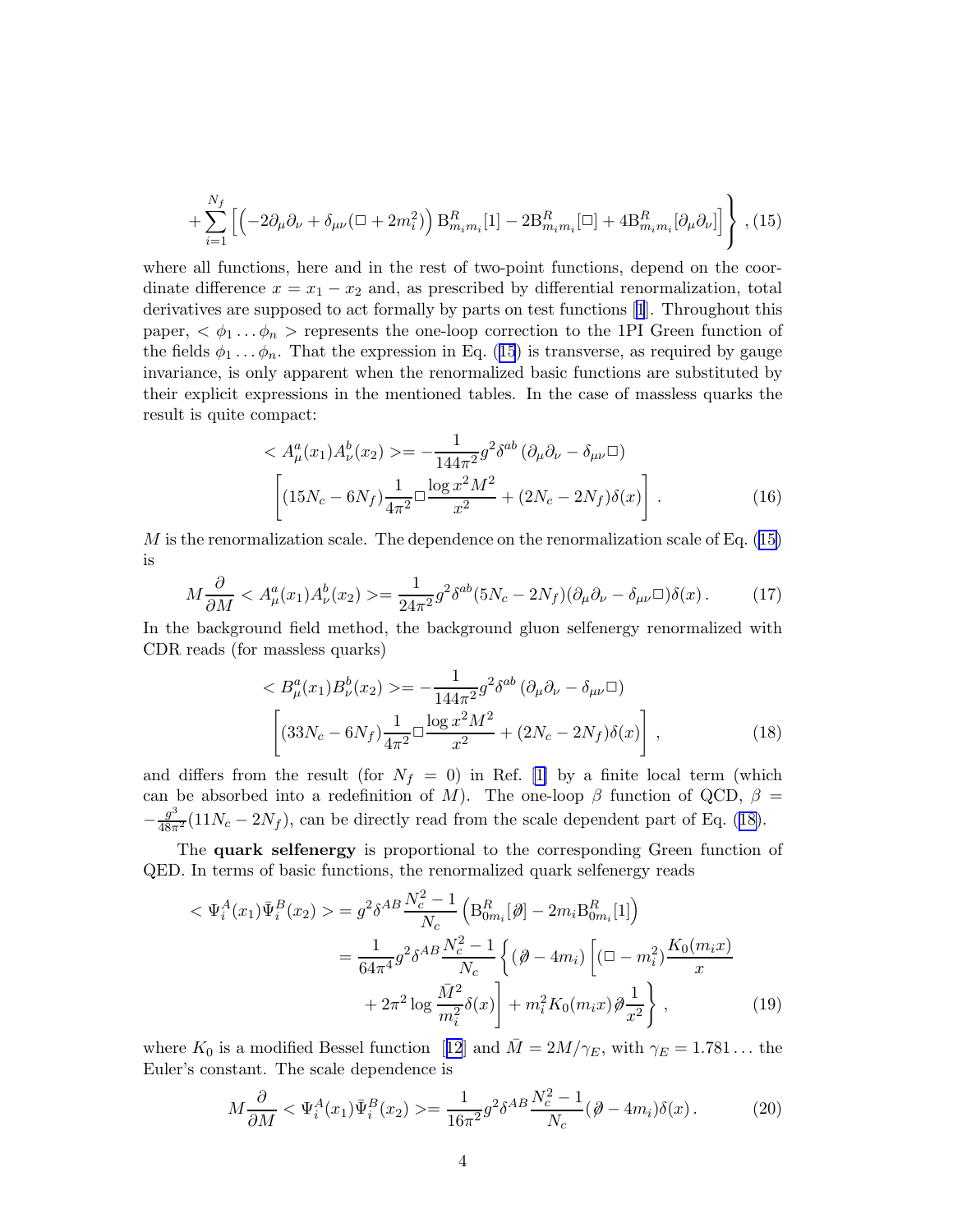The renormalized ghost selfenergy is

$$
\langle \eta^a(x_1)\bar{\eta}^b(x_2)\rangle = -\frac{1}{2}g^2N_c\delta^{ab}\Box B^R[1] \n= \frac{1}{128\pi^4}g^2\delta^{ab}N_c\Box\Box\frac{\log x^2M^2}{x^2},
$$
\n(21)

and its scale dependence,

$$
M\frac{\partial}{\partial M} < \eta^a(x_1)\bar{\eta}^b(x_2) = -\frac{1}{16\pi^2}g^2\delta^{ab}N_c\Box\delta(x) \,. \tag{22}
$$

For the three-point functions we use the shifted variables  $x = x_1 - x_3$ ,  $y = x_3 - x_2$ . Unless otherwise specified, all basic functions are assumed to depend on these two variables in the following. To avoid too lengthy expressions, we shall only give the final expressions in terms of basic functions. The renormalized expression of the quark vertex is

$$
\langle \Psi_i^A(x_1) \bar{\Psi}_i^B(x_2) A_\mu^a(x_3) \rangle = -ig^3 (T^a)^{BA} \left\{ \frac{1}{N_c} \left[ \left( -2m_i \partial_\mu^+ + m_i^2 \gamma_\mu \right) \right. \\ \left. + \partial^x \gamma_\mu \partial^y \right) \mathrm{T}_{m_i m_i 0} [1] + (4m_i \delta_{\mu \alpha} - \gamma_\alpha \gamma_\mu \partial^y - \partial^x \gamma_\mu \gamma_\alpha) \mathrm{T}_{m_i m_i 0} [\partial_\alpha] \\ \left. - \gamma_\mu \mathrm{T}_{m_i m_i 0}^R [\Box] + 2 \mathrm{T}_{m_i m_i 0}^R [\partial_\mu \partial] \right] + N_c \left[ \frac{3}{2} m_i (\partial^y \gamma_\mu + \gamma_\mu \partial^x) \mathrm{T}_{00 m_i} [1] \right. \\ \left. + \left( \frac{3}{2} (\partial^x \gamma_\mu \gamma_\alpha + \gamma_\alpha \gamma_\mu \partial^y) + \gamma_\mu \partial_\alpha^+ - 2 \gamma_\alpha \partial_\mu^+ - \delta_{\mu \alpha} (3m_i + 2\partial^+) \right) \mathrm{T}_{00 m_i} [\partial_\alpha] \\ \left. + \gamma_\mu \mathrm{T}_{00 m_i}^R [\Box] + 2 \mathrm{T}_{00 m_i}^R [\partial_\mu \partial] \right] \right\}, \tag{23}
$$

where we have introduced the notation  $\partial^+ = \partial^x + \partial^y$ . The scale dependent part reduces to

$$
M\frac{\partial}{\partial M} < \Psi_i^A(x_1)\bar{\Psi}_i^B(x_2)A_\mu^a(x_3) > = \frac{\mathrm{i}}{16\pi^2}g^3(T^a)^{BA} \left(3N_c - \frac{1}{N_c}\right)\gamma_\mu\delta(x)\delta(y) \,. \tag{24}
$$

For the ghost vertex we have:

$$
\langle \eta^{b}(x_{1})\bar{\eta}^{c}(x_{2})A_{\mu}^{a}(x_{3}) \rangle = \frac{1}{2}g^{3}N_{c}f^{abc}\left\{\partial^{x}\cdot\partial^{y}\partial_{\mu}^{y}T[1]\right\} + \left(\delta_{\mu\alpha}(\Box^{y} - 2\partial^{x}\cdot\partial^{y}) + \partial_{\mu}^{z}\partial_{\alpha}^{y} + \partial_{\mu}^{y}\partial_{\alpha}^{-}\right)T[\partial_{\alpha}] + \partial_{\mu}^{y}T^{R}[\Box]\right\},
$$
\n(25)

where  $\partial^- = \partial^x - \partial^y$  and  $\partial^x \cdot \partial^y = \partial^x_{\alpha} \partial^y_{\alpha}$ . The scale dependence is

$$
M\frac{\partial}{\partial M} < \eta^b(x_1)\bar{\eta}^c(x_2)A^a_\mu(x_3) > = \frac{1}{16\pi^2}N_c f^{abc}\delta(x_1 - x_3)\partial^{x_2}_\mu\delta(x_2 - x_3) \,. \tag{26}
$$

Here, we have come back to the original variables, to make explicit that it has the same form as the corresponding term in the Lagrangian.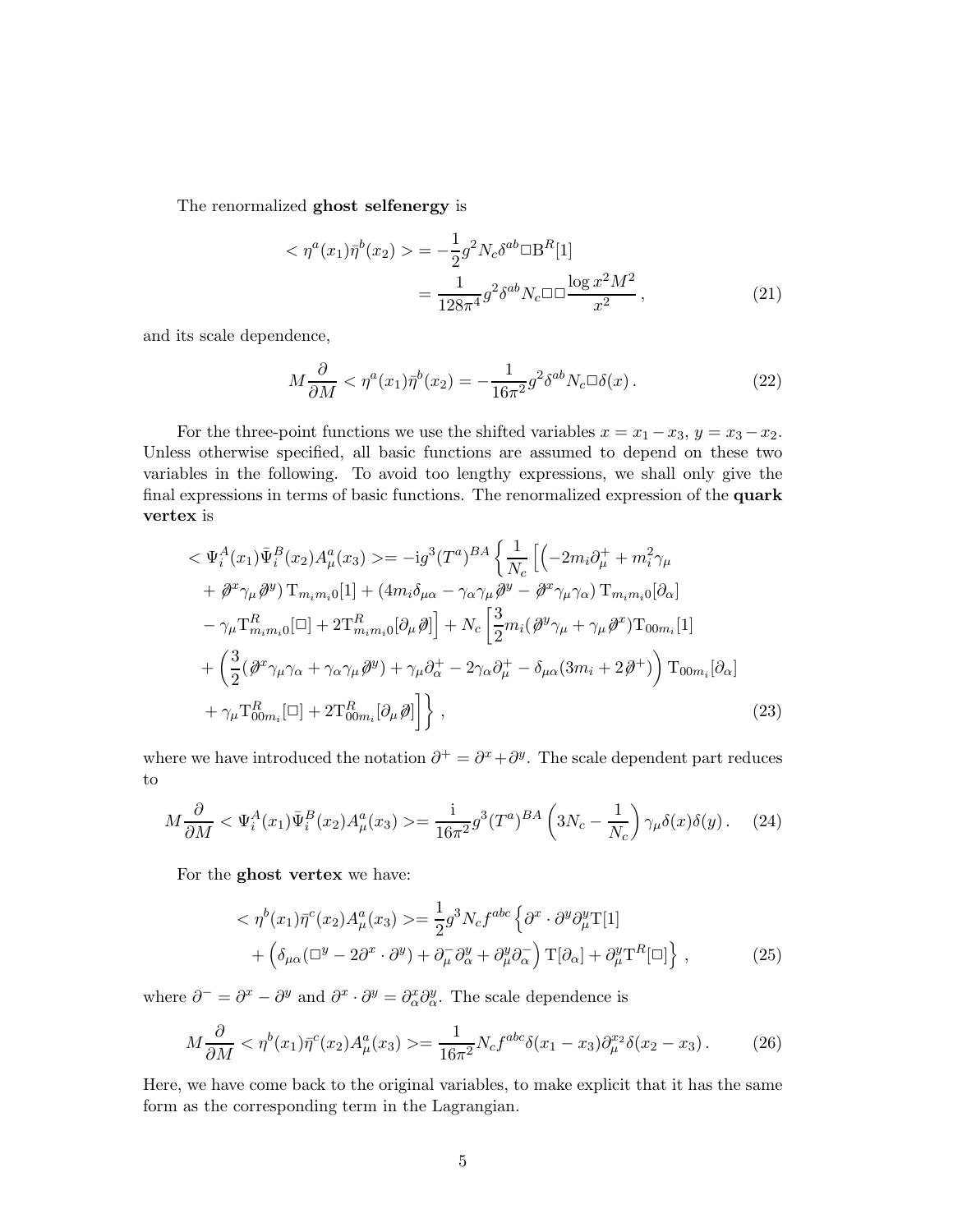The renormalized expression of the triple gluon vertex is quite large, even in terms of basic functions. We split it into the pure gauge part and the fermionic part. The results are

$$
\langle A_{\mu}^{a}(x_{1}) A_{\nu}^{b}(x_{2}) A_{\rho}^{c}(x_{3}) \rangle^{G} = g^{3} f^{abc} N_{c}
$$
\n
$$
\times \left\{ \left[ \frac{9}{4} \delta_{\nu\rho} \partial_{\mu}^{-} (B[1](x) \delta(x+y)) + \frac{9}{4} (\delta_{\mu\nu} \partial_{\rho}^{x} - \delta_{\mu\rho} \partial_{\nu}^{x}) B[1](x) \delta(y) \right. \\ \left. + \frac{1}{2} \left( 3 \partial_{\rho}^{y} \partial_{\mu}^{x} \partial_{\nu}^{-} + \delta_{\mu\nu} (\Box^{x} + 3 \partial^{x} \cdot \partial^{y}) \partial_{\rho}^{y} + \delta_{\mu\rho} (5 \Box^{x} \partial_{\nu}^{y} - 2 (\Box^{y} + 2 \partial^{x} \cdot \partial^{y}) \partial_{\nu}^{x}) \right) T[1] \right. \\ \left. + \frac{1}{2} \left( \delta_{\mu\nu} (\partial_{\rho}^{x} \partial_{\alpha}^{y} - 3 \partial_{\rho}^{x} \partial_{\alpha}^{x}) + \delta_{\mu\rho} (8 \partial_{\nu}^{x} \partial_{\alpha}^{x} - 4 \partial_{\nu}^{y} \partial_{\alpha}^{x} - 3 \partial_{\nu}^{y} \partial_{\alpha}^{y}) \right. \\ \left. + \delta_{\rho\alpha} \left( 8 \partial_{\mu}^{y} \partial_{\nu}^{x} - 2 \partial_{\mu}^{x} \partial_{\nu}^{y} - 3 \partial_{\mu}^{x} \partial_{\nu}^{x} + \delta_{\mu\nu} (\Box^{x} - 7 \partial^{x} \cdot \partial^{y}) \right) \right. \\ \left. + \delta_{\mu\alpha} \left( 6 \partial_{\nu}^{y} \partial_{\rho}^{y} - 13 \partial_{\nu}^{x} \partial_{\rho}^{y} - \partial_{\nu}^{y} \partial_{\rho}^{x} - 3 \partial_{\nu}^{x} \partial_{\rho}^{x} + \delta_{\nu\rho} (\Box^{x} - 10 \Box^{y} + 10 \partial^{x} \cdot \partial^{y}) \right) \right] T[\partial_{\alpha}] \right. \\ \left. + \frac{1}{2} \left( 2 \delta_{\mu\nu} \partial_{\rho}^{x} + \delta_{\mu\rho} (2 \
$$

for the pure gauge and

$$
\langle A_{\mu}^{a}(x_{1}) A_{\nu}^{b}(x_{2}) A_{\rho}^{c}(x_{3}) \rangle^{F} = 2g^{3} f^{abc} \sum_{i=1}^{N_{f}} \left\{ \left[ m_{i}^{2} \left( \delta_{\mu\nu} \partial_{\rho}^{x} - \delta_{\mu\rho} \partial_{\nu}^{-} \right) T_{m_{i}m_{i}m_{i}}[1] \right. \right.\left. + \left( \delta_{\mu\nu} \partial_{\rho}^{x} \partial_{\alpha}^{y} - \delta_{\mu\rho} (\partial_{\nu}^{x} \partial_{\alpha}^{y} - \partial_{\nu}^{y} \partial_{\alpha}^{x}) + \frac{1}{2} \delta_{\rho\alpha} \left( \partial_{\mu}^{y} \partial_{\nu}^{x} - \partial_{\mu}^{x} \partial_{\nu}^{y} - \delta_{\mu\nu} (\partial^{x} \cdot \partial^{y} + m_{i}^{2}) \right) \right. \right.\left. + \delta_{\mu\alpha} \left( -\partial_{\nu}^{x} \partial_{\rho}^{y} - \partial_{\nu}^{y} \partial_{\rho}^{x} + \delta_{\nu\rho} (\partial^{x} \cdot \partial^{y} - m_{i}^{2}) \right) \right) T_{m_{i}m_{i}m_{i}}[\partial_{\alpha}] \right.\left. - \left( \delta_{\mu\nu} \partial_{\rho}^{x} - \delta_{\mu\rho} \partial_{\nu}^{-} \right) T_{m_{i}m_{i}m_{i}}^{R}[\Box] + 2 \partial_{\rho}^{x} T_{m_{i}m_{i}m_{i}}^{R}[\partial_{\mu} \partial_{\nu}] + 2 \partial_{\nu}^{y} T_{m_{i}m_{i}m_{i}}^{R}[\partial_{\mu} \partial_{\rho}] \right.\left. - 2 \delta_{\mu\rho} \partial_{\alpha}^{x} T_{m_{i}m_{i}m_{i}}^{R}[\partial_{\alpha} \partial_{\nu}] + \frac{1}{2} \delta_{\mu\nu} T_{m_{i}m_{i}m_{i}}^{R}[\Box \partial_{\rho}] + \delta_{\mu\rho} T_{m_{i}m_{i}m_{i}}^{R}[\Box \partial_{\nu}] \right.\left. - 2 T_{m_{i}m_{i}m_{i}}^{R}[\partial_{\mu} \partial_{\nu} \partial_{\rho}] \right] + \left[ \
$$

for the fermionic part. The Bose symmetry of the three gluons is not obvious because of the use of the shifted variables. Only the symmetry under interchange of  $A^a_\mu(x_1)$  and  $A_{\nu}^{b}(x_2)$  (corresponding to  $(x, y, a, \mu) \leftrightarrow (-y, -x, b, \nu)$ ) is explicit. The complete scale dependence, written in the original variables, reads

$$
M\frac{\partial}{\partial M} < A^a_\mu(x_1)A^b_\nu(x_2)A^c_\rho(x_3) > = \frac{1}{12\pi^2}g^3f^{abc}(N_c - N_f) \\
\times \left[ \delta_{\mu\nu}(\partial^{x_1}_{\rho} - \partial^{x_2}_{\rho}) + \delta_{\nu\rho}(\partial^{x_2}_{\mu} - \partial^{x_3}_{\mu}) + \delta_{\rho\mu}(\partial^{x_3}_{\nu} - \partial^{x_1}_{\nu}) \right] \left[ \delta(x_1 - x_3)\delta(x_2 - x_3) \right] . (29)
$$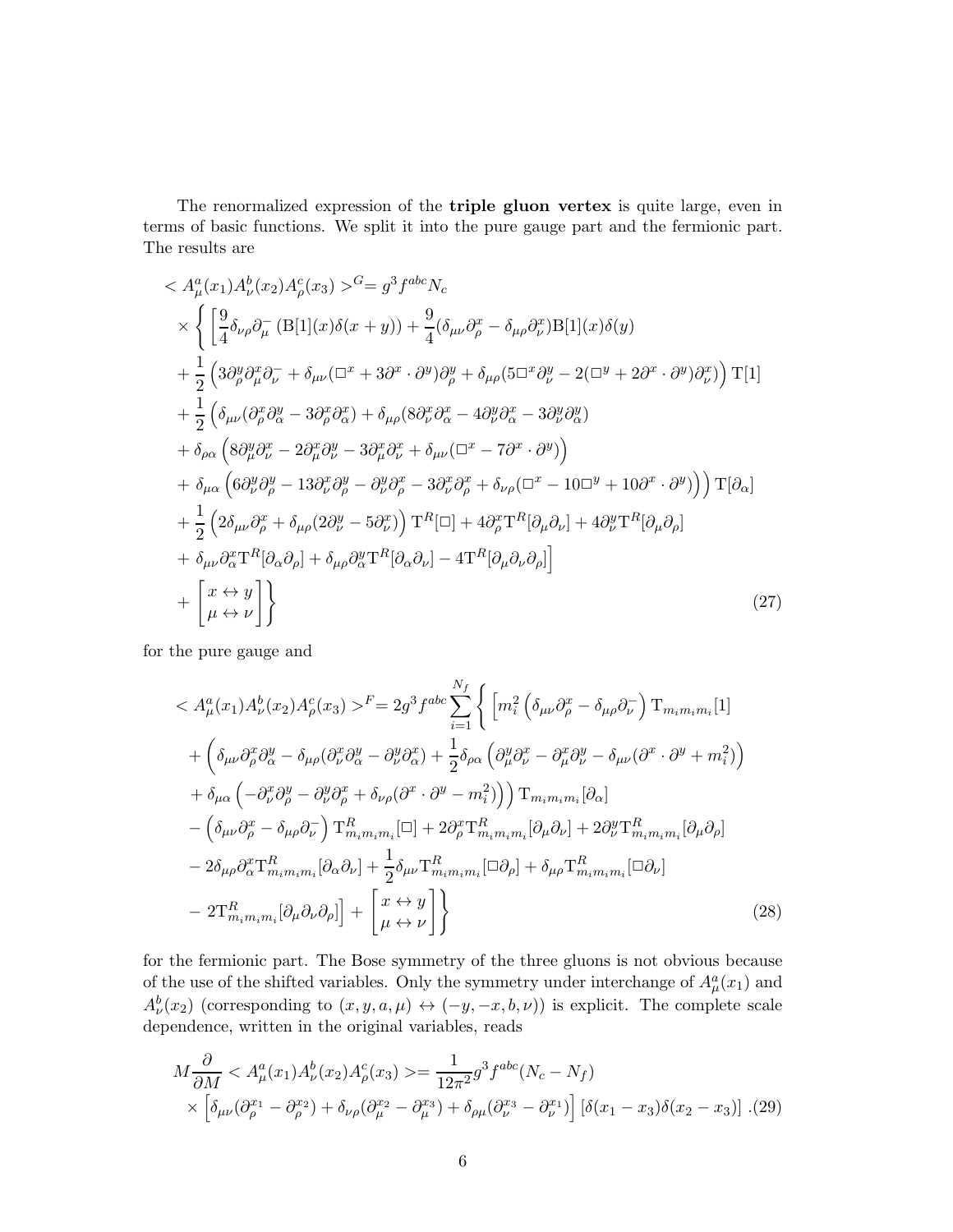In Ref.[[6](#page-10-0)], the bare triple gluon vertex in the background field formalism (with massless quarks) was found to be conformal invariant for non-coincident points, if the Feynman gauge is employed. This fact, together with the fulfilment of the Ward identities, implies that this three-point function must be a linear combination of the two permutation odd conformal tensors  $D_{\mu\nu\rho}^{\rm symm}(x_1, x_2, x_3)$  and  $C_{\mu\nu\rho}^{\rm symm}(x_1, x_2, x_3)$  [\[13\]](#page-10-0). The explicit expression in terms of these conformal tensors was also found in Ref. [\[6\]](#page-10-0). Differential renormalization was then used to treat the singularities at coincident points. Of course, renormalization breaks conformal invariance, but the Ward identity relating the triple background gluon vertex to the background gluon selfenergy was enforced by adequately adjusting the renormalization scales that appear in the process. We have applied CDR to the renormalization of the conformal tensors  $D^{\text{symm}}$  and  $C^{\text{symm}}$ , and checked that the resulting amplitude directly fulfils the Ward identity (if the CDR result for the gluon selfenergy is used)<sup>1</sup>. No adjustment is needed *a posteriori*. The tensor  $C^{\text{symm}}$  is finite, but ambiguous, and the result in CDR differs from the one given in Ref.[[6](#page-10-0)] by a finite local term. In our case, it gives a non-vanishing contribution to the Ward identity. The result for  $D^{\text{symm}}$  also has an extra local term with respect to the final one in Ref. [\[6](#page-10-0)]. The discrepancies are due to the fact that, while in CDR everything is fixed from the start, in conventional differential renormalization the renormalization scales can be adjusted, in general, in more than one manner to preserve the Ward identities.

Finally, we have calculated the quartic gluon vertex, but the final expression is too lengthy, even in terms of basic functions, to be written here. We only give the scale dependent part:

$$
M\frac{\partial}{\partial M} < A^a_\mu(x_1)A^b_\nu(x_2)A^c_\rho(x_3)A^d_\sigma(x_4) > = \\
-\frac{1}{24\pi^2}g^4(N_c + 2N_f)\left[f^{abr}f^{cdr}(\delta_{\mu\rho}\delta_{\nu\sigma} - \delta_{\mu\sigma}\delta_{\nu\rho}) + f^{acr}f^{dbr}(\delta_{\mu\sigma}\delta_{\nu\rho} - \delta_{\mu\nu}\delta_{\rho\sigma}) + f^{adr}f^{bcr}(\delta_{\mu\nu}\delta_{\rho\sigma} - \delta_{\mu\rho}\delta_{\nu\sigma})\right].\n\tag{30}
$$

The renormalized 1PI Green functions we have calculated satisfy the renormalization group equation

$$
\left[M\frac{\partial}{\partial M} + \beta \frac{\partial}{\partial g} + \gamma_{m_i} m_i \frac{\partial}{\partial m_i} - n_A \gamma_A - n_\eta \gamma_\eta - \sum_{i=1}^{N_f} n_{\Psi_i} \gamma_{\Psi_i}\right] \Gamma^{(n_A, n_\eta, n_{\Psi_1}, \dots)} = 0, \quad (31)
$$

where  $n_A$ ,  $n_\eta$  and  $n_{\Psi_i}$  are the number of gauge, ghost and *i*-quark fields, respectively. The coefficients can be easily obtained from the scale dependent parts given above; the standard values are recovered:

$$
\beta = -\frac{g^3}{48\pi^2} (11N_c - 2N_f),\tag{32}
$$

<sup>&</sup>lt;sup>1</sup>It is important that we have used the form of the conformal tensors given by Eqs.  $(4.1)$  and  $(4.16)$ of Ref.[[6](#page-10-0)]. The triple gluon vertex can be expressed in terms of the conformal tensors in this form using just the Feynman rules and the Leibniz rule for derivatives, which is an allowed operation in CDR. Hence, no ambiguity is introduced in the process previous to our calculation.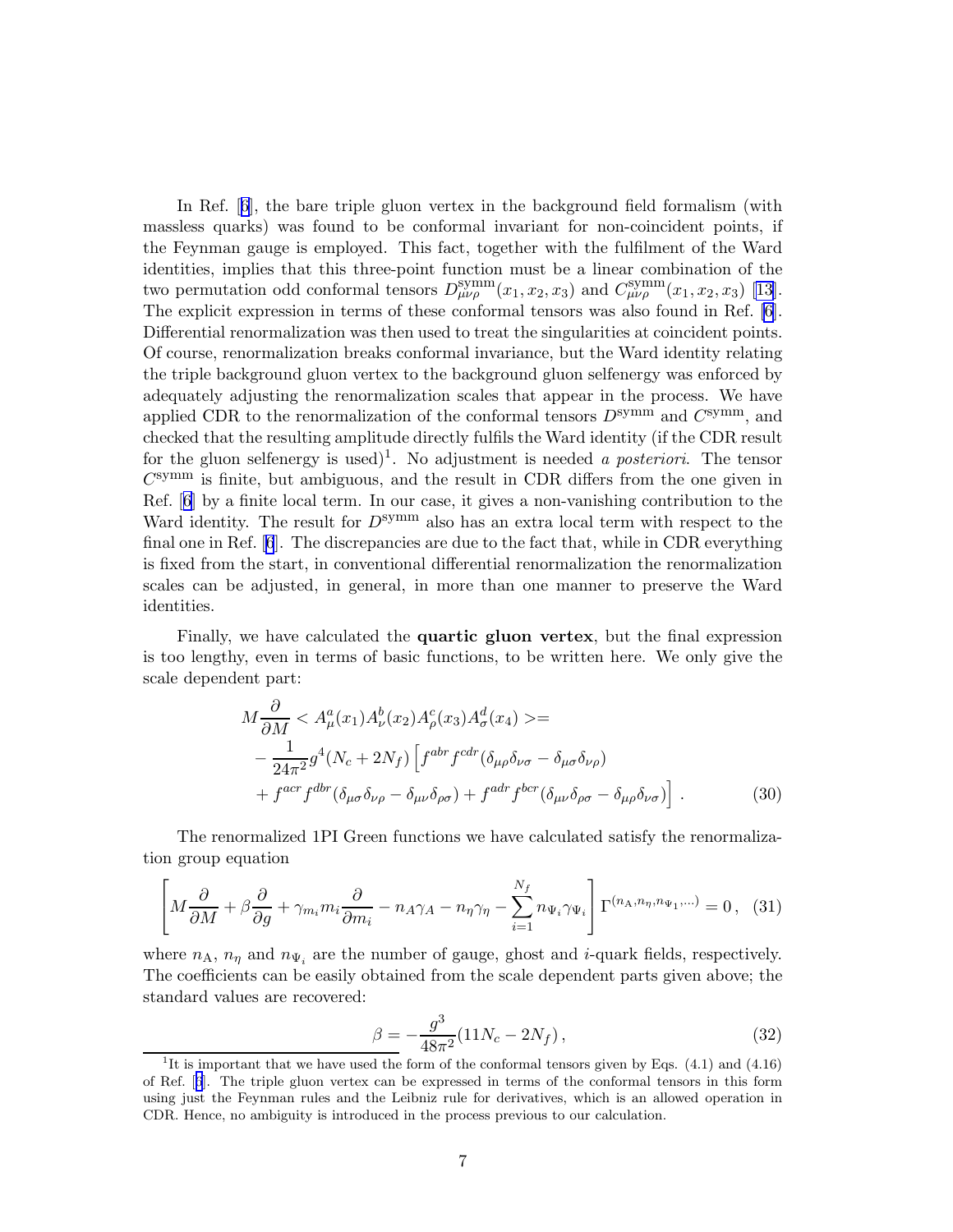$$
\gamma_A = -\frac{g^2}{48\pi^2} (5N_c - 2N_f),\tag{33}
$$

$$
\gamma_{\eta} = -\frac{g^2}{32\pi^2} N_c \,, \tag{34}
$$

$$
\gamma_{\Psi_i} = \frac{g^2}{32\pi^2} \frac{N_c^2 - 1}{N_c} \,,\tag{35}
$$

$$
\gamma_{m_i} = -\frac{3}{16\pi^2} g^2 \frac{N_c^2 - 1}{N_c} \,. \tag{36}
$$

Note that  $N_c$  and  $\frac{N_c^2-1}{2N_c}$  $\frac{2N_c-1}{2N_c}$  are the  $SU(N)$  Casimir invariants of the adjoint and fundamental representation, respectively. Unlike in the background field method, the anomalous dimension of the gauge field is not directly related to the  $\beta$  function. The same  $\beta$ function is obtained from all vertex functions, showing that there is a single coupling g. This is a consequence of the Slavnov-Taylor identities for the scale dependent parts of the Green functions.

Let us now write the full set of Slavnov-Taylor identities for the complete 1PI Green functions. They are a bit more involved than the ones for connected Green funtions [[14\]](#page-10-0). The general form in terms of the effective action can be directly derived from the BRST symmetry of the Lagrangian [\[9](#page-10-0)]. Using the source terms given by Eq. [\(10](#page-2-0)) and suppressing all indices it reads

$$
\int d^4x \left[ \frac{\delta \Gamma}{\delta A} \frac{\delta \Gamma}{\delta K} - \frac{\delta \Gamma}{\delta \eta} \frac{\delta \Gamma}{\delta L} + \frac{\delta \Gamma}{\delta N} \frac{\delta \Gamma}{\delta \bar{\Psi}} - \frac{\delta \Gamma}{\delta \Psi} \frac{\delta \Gamma}{\delta \bar{N}} + \frac{\delta \Gamma}{\delta \bar{\eta}} \partial A \right] = 0. \tag{37}
$$

To one loop, the quadratic terms can be "linearized":

$$
\frac{\delta \Gamma}{\delta \phi} \frac{\delta \Gamma}{\delta J_{s\phi}} = \frac{\delta \Gamma^{(0)}}{\delta \phi} \frac{\delta \Gamma^{(1)}}{\delta J_{s\phi}} + \frac{\delta \Gamma^{(1)}}{\delta \phi} \frac{\delta \Gamma^{(0)}}{\delta J_{s\phi}}.
$$
\n(38)

On the other hand, the ghost equation of motion,

$$
\partial_{\mu} \frac{\delta \Gamma}{\delta K_{\mu}^{a}} + \frac{\delta \Gamma}{\delta \bar{\eta}^{a}} = 0, \qquad (39)
$$

allows to simplify the identity for the gluon selfenergy. This equation is trivially fulfilled to all orders in any renormalization scheme commuting with differentiation and preserving the structure of the Lagrangian. Writing explicitly the tree-level pieces, the one-loop Slavnov-Taylor identities read (we name each identity after the Green function with the largest number of elementary fields)

• *gluon selfenergy identity:*

$$
0 = \partial_{\mu}^{x} < \mathcal{A}_{\mu}^{a}(x) A_{\nu}^{b}(y) > , \tag{40}
$$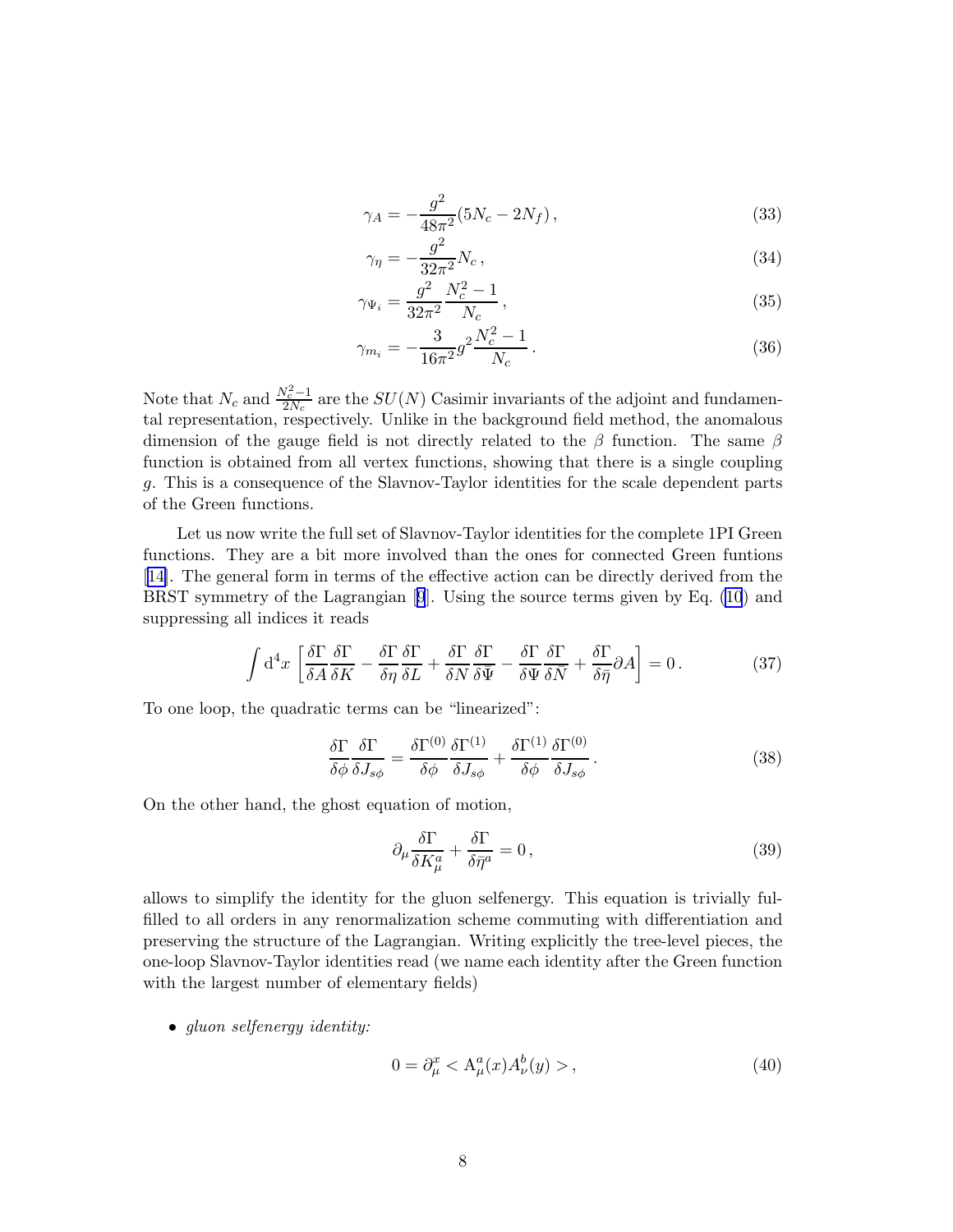• *quark vertex identity:*

$$
0 = g\gamma_{\mu}(T^{a})^{AB}\delta(x - y) < \eta^{b}(z)K^{a}_{\mu}(x) > -\partial_{\mu}^{z} < \Psi^{B}_{i}(x)\bar{\Psi}^{A}_{i}(y)A^{b}_{\mu}(z) > - (\partial^{y} + m_{i}) < \Psi^{B}_{i}(x)\eta^{b}(z)\bar{N}^{A}_{i}(y) > - < \eta^{b}(z)\bar{\Psi}^{A}_{i}(y)N^{B}_{i}(x) > (\bar{\partial}^{x} - m_{i}) - g(T^{b})^{CB}\delta(x - z) < \Psi^{C}_{i}(x)\bar{\Psi}^{A}_{i}(y) > + g(T^{b})^{AC}\delta(y - z) < \Psi^{B}_{i}(x)\bar{\Psi}^{C}_{i}(y) >,
$$
\n(41)

• *ghost vertex identity:*

$$
0 = \left[\partial_{\mu}^{x} < A_{\mu}^{b}(x)\eta^{c}(y)\bar{\eta}^{d}(z) > +gf^{acd}\partial_{\mu}^{z}\left(\delta(y-z) < \eta^{b}(x)K_{\mu}^{a}(z) > \right)\right] \\
-\left[\begin{array}{c}b \leftrightarrow c\\x \leftrightarrow y\end{array}\right] + \Box^{z} < \eta^{b}(x)\eta^{c}(y)L^{d}(z) > +gf^{abc}\delta(x-y) < \eta^{a}(x)\bar{\eta}^{d}(z) > , \tag{42}
$$

• *triple gluon vertex identity:*

$$
0 = \left[ gf^{adb}\delta(y-z) < A^c_\nu(x)A^a_\rho(y) > -\Box^x < \eta^b(z)A^d_\rho(y)K^c_\nu(x) > -\partial^x_\nu < \eta^b(z)\bar{\eta}^c(x)A^d_\rho(y) > \right] + \left[ \begin{array}{l} c \leftrightarrow d \\ \nu \leftrightarrow \rho \\ x \leftrightarrow y \end{array} \right]
$$
\n
$$
+ gf^{acd} \left( -\delta_{\mu\nu} (2\partial^x_\rho + \partial^y_\rho) + \delta_{\nu\rho} (\partial^x_\mu - \partial^y_\mu) + \delta_{\rho\mu} (\partial^x_\nu + 2\partial^y_\nu) \right)
$$
\n
$$
\left( \delta(x-y) < \eta^b(z)K^a_\mu(x) > \right) - \partial^z_\mu < A^b_\mu(z)A^c_\nu(x)A^d_\rho(y) > , \tag{43}
$$

• *quartic gluon vertex identity:*

$$
0 = \left[ gf^{acd} \left( -\delta_{\mu\nu} (2\partial_{\rho}^{y} + \partial_{\rho}^{z}) + \delta_{\nu\rho} (\partial_{\mu}^{y} - \partial_{\mu}^{z}) + \delta_{\rho\mu} (\partial_{\nu}^{y} + 2\partial_{\nu}^{z}) \right) \right]
$$
  
\n
$$
\left( \delta(y - z) < \eta^{b}(t) A_{\sigma}^{e}(x) K_{\mu}^{a}(y) > \right) + gf^{bac} \delta(x - t) < A_{\nu}^{c}(y) A_{\rho}^{d}(z) A_{\sigma}^{a}(t) > \right]
$$
  
\n
$$
- \Box^{x} < A_{\nu}^{c}(y) A_{\rho}^{d}(z) \eta^{b}(t) K_{\sigma}^{e}(x) > -\partial_{\sigma}^{x} < A_{\nu}^{c}(y) A_{\rho}^{d}(z) \eta^{b}(t) \overline{\eta}^{e}(x) > \right]
$$
  
\n
$$
+ \left[ \sigma \leftrightarrow \nu \atop \sigma \leftrightarrow \nu \atop x \leftrightarrow y \right] + \left[ \sigma \leftrightarrow \rho \atop x \leftrightarrow z \right]
$$
  
\n
$$
+ g^{2} \left( f^{acr} f^{der} (\delta_{\mu\nu} \delta_{\nu\sigma} - \delta_{\mu\sigma} \delta_{\nu\rho}) + f^{adr} f^{ecr} (\delta_{\mu\sigma} \delta_{\nu\rho} - \delta_{\mu\nu} \delta_{\rho\sigma}) \right)
$$
  
\n
$$
+ f^{aer} f^{cdr} (\delta_{\mu\nu} \delta_{\rho\sigma} - \delta_{\mu\rho} \delta_{\nu\sigma}) \right) (\delta(x - y) \delta(x - z) < \eta^{b}(t) K_{\mu}^{a}(x) > \right)
$$
  
\n
$$
- \partial_{\mu}^{t} < A_{\mu}^{b}(t) A_{\nu}^{c}(y) A_{\rho}^{d}(z) A_{\sigma}^{e}(x) > . \tag{44}
$$

The diagrams contributing to Green functions with insertions of BRST variations are depicted in Fig. [2.](#page-12-0) Verifying that the renormalized Green functions calculated above satisfy these identities is not straightforward, due to the length of the expressions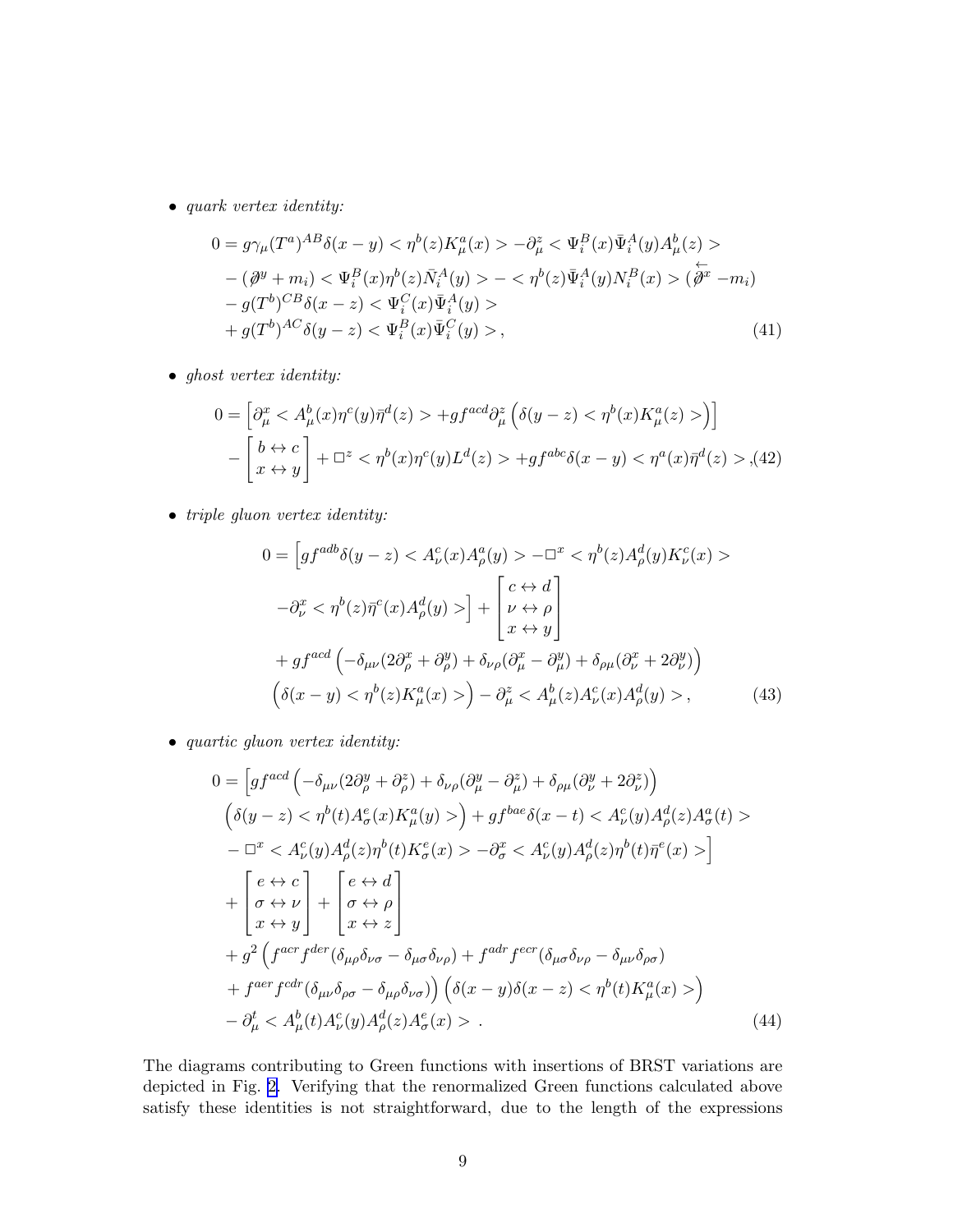<span id="page-9-0"></span>involved and to the fact that we are not dealing with simple functions but with distributions. The obvious way to compare distributions is to make them act on a general test function. In particular one can perform a Fourier transform without loss of information<sup>2</sup> . This has the advantage that the resulting finite integrals can be treated with standard momentum space techniques and that, for non-exceptional momenta, no infrared divergencies appear. We have used a *Mathematica*-based program to carry out the algebraic operations, linked to *LoopTools* [[15](#page-10-0)], which calculates numerically one-loop integrals. As advanced, CDR respects the Slavnov-Taylor identities.

Summarizing, we have applied CDR to the one-loop singular 1PI Green functions of QCD and have verified that the Slavnov-Taylor identities are preserved. The extension to Yang-Mills theories with a more general gauge group does not introduce new complications, as far as renormalization is concerned, so CDR should treat the general case equally well. Here we have sticked to  $SU(N_c)$  because the computer implementation is simpler[[16\]](#page-10-0). One could also wonder about the performance of CDR when the gauge symmetry is spontanously broken. Again, as CDR does not depend on the structure of the interaction Lagrangian, there should be no extra problems in dealing with this case. The authors of Ref.[[15](#page-10-0)], using the programs described there, have checked that CDR renders a transverse vacuum polarization in the electroweak standard model, and recovers the standard physical results for Z-Z and W-W elastic scattering. These examples also test the inclusion of scalar fields in a non-Abelian gauge theory. Finally, let us point out that very recently it has been found (in momentum space) that CDR and regularization by dimensional reduction produce equivalent results at the one loop level [\[15](#page-10-0)]. This gives an alternative explanation for the preservation of gauge invariance in CDR.

## Acknowledgments

I thank F. del Aguila for discussions. Many of the calculations have been performed with computers of the Institut für Teoretische Physik of the University of Karlsruhe. This work has been supported by CICYT, under contract number AEN96-1672 and by Junta de Andalucía, FQM101. I also thank Ministerio de Educación y Cultura for financial support.

## References

- [1] D.Z. Freedman, K. Johnson and J.I. Latorre, Nucl. Phys. B371 (1992) 353.
- [2] F. del Aguila, A. Culatti, R. Muñoz Tapia and M. Pérez-Victoria, Phys. Lett. B419 (1998) 263; F. del Aguila and M. Pérez-Victoria, Acta Phys. Polon. B28 (1997) 2279.

<sup>&</sup>lt;sup>2</sup>The necessary Fourier transforms are collected in Appendix B of Ref. [\[3\]](#page-10-0).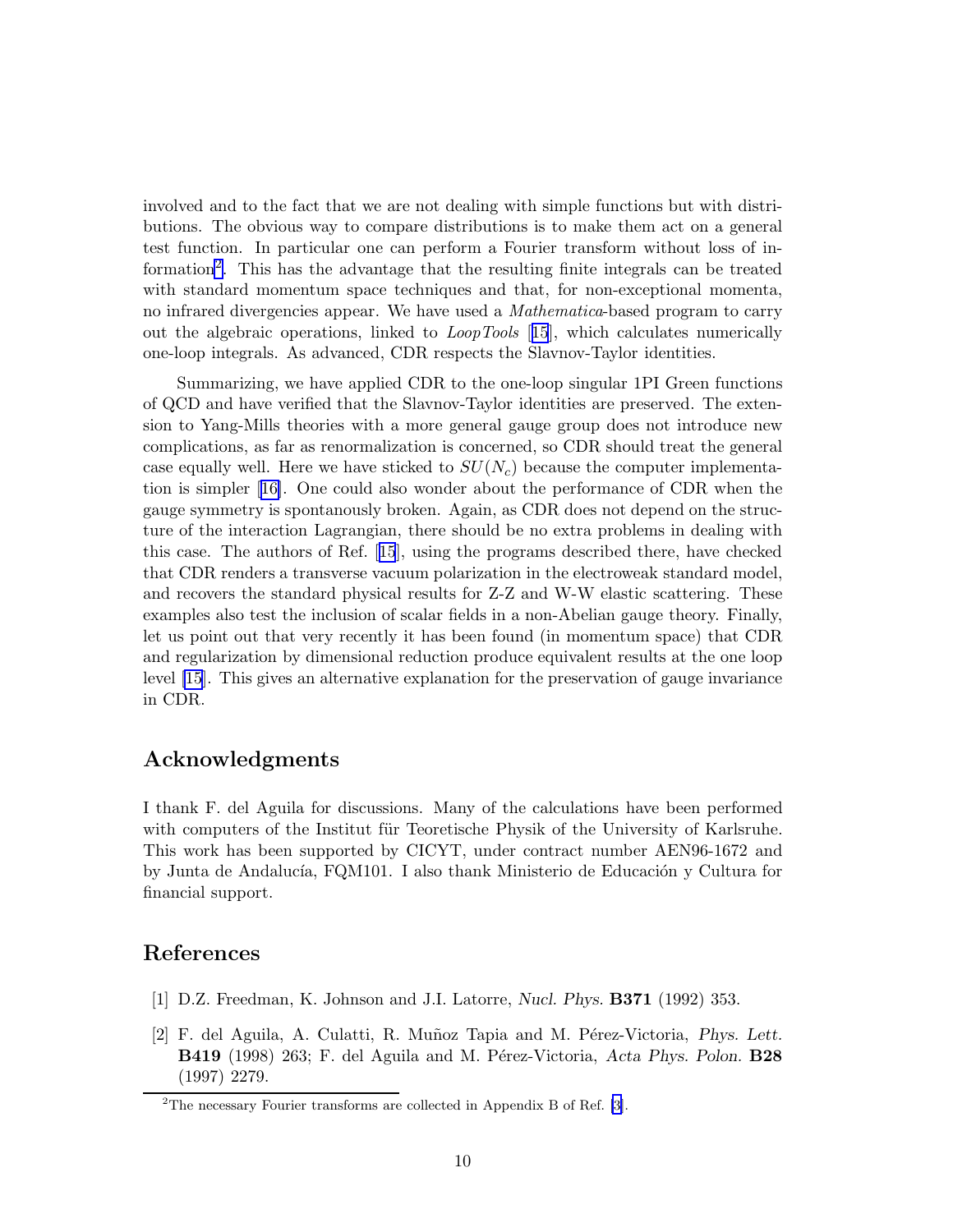- <span id="page-10-0"></span>[3] F. del Aguila, A. Culatti, R. Muñoz Tapia and M. Pérez-Victoria, MIT-CTP-2705, UG-FT-86/98, [hep-ph/9806451](http://arxiv.org/abs/hep-ph/9806451).
- [4] F. del Aguila, A. Culatti, R. Muñoz Tapia and M. Pérez-Victoria, Nucl. Phys. B504 (1997) 532; F. del Aguila, A. Culatti, R. Muñoz Tapia and M. Pérez-Victoria, International Workshop on Quantum Effects in MSSM, Universitat Autònoma de Barcelona, September 1997, [hep-ph/9711474.](http://arxiv.org/abs/hep-ph/9711474)
- [5] A.A. Slavnov, Theor. Math. Phys. 10 (1972) 152 (English translation: Theor. and Math. Phys. 10 (1972) 99); J.C.Taylor, Nucl. Phys. B33 (1971) 436.
- [6] D.Z. Freedman, G. Grignani, K. Johnson and N. Rius, Ann. Phys. 218 (1992) 75.
- [7] B.S. DeWitt, Phys. Rev. 162 (1967) 1195,1239; G. 't Hooft, Nucl. Phys. B62 (1973) 444; L.F. Abbott, Nucl. Phys. B185 (1981) 189.
- [8] G. 't Hooft and M. Veltman, *Diagrammar*, CERN 73-9 (1973).
- [9] J. Zinn-Justin, in *Trends in Elementary Particle Theory, International Summer Institute on Theoretical Physics, Bonn 1974* (Springer-Verlag, Berlin, 1975); B.W. Lee, in em Methods in Field Theory, Les Houches 1975, eds. R. Balian and J. Zinn-Justin (North-Holland, Amsterdam).
- [10] C. Becchi, A. Rouet and R. Stora, Comm. Math. Phys. 42 (1975) 127; Ann. Phys. 98 (1976) 287; I.V. Tyutin, Lebedev Institute preprint N39 (1975).
- [11] P. Pascual and R. Tarrach, *QCD: Renormalization for the Practitioner* (Springer-Verlag, Berlin, Heidelberg, New York, Tokyo, 1984).
- [12] M. Abramowitz and I.A. Stegun, *Handbook of Mathematical Functions* (Dover, New York, 1972).
- [13] E.J. Schreier, *Phys. Rev.* **D3** (1971) 980.
- [14] E.S. Abers and B.W. Lee, Phys. Rep. 9C (1973) 1; W. Marciano and H. Pagels, Phys. Rep. 36C (1978) 137.
- [15] T. Hahn and M. Pérez-Victoria, UG-FT-87/98, KA-TP-7-1998, [hep-ph/9807565](http://arxiv.org/abs/hep-ph/9807565).
- [16] J.A.M. Vermaseren, *The use of computer algebra in QCD*, in H. Latal, W. Schweiger, Proceedings Schladming 1996, (Springer ISBN 3-540-62478-3); T. van Ritbergen, A.N. Schellekens and J.A.M. Vermaseren, NIKHEF-98-004,UM-TH-98- 01, [hep-ph 9802376](http://arxiv.org/abs/hep-ph/9802376).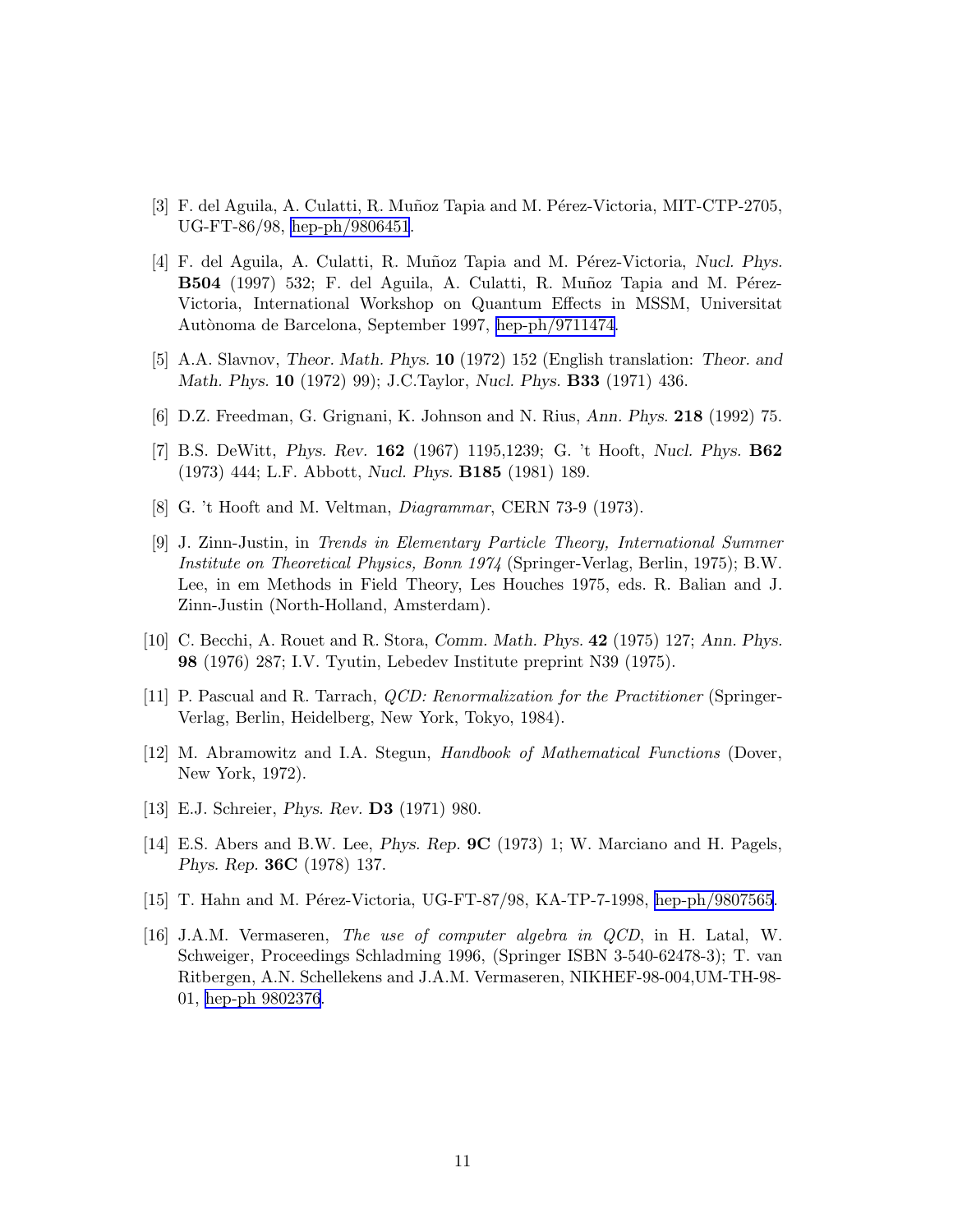<span id="page-11-0"></span>
$$
\sum_{x \to \infty}^{\mu} \sum_{y=0}^{\lambda} \delta_{\mu} \delta^{ab} \Delta(x-y)
$$



Figure 1: Coordinate space Feynman rules for QCD, including insertions of BRST variations. In vertices, the derivatives (with respect to the vertex space-time point) act on the field indicated by the superscript.